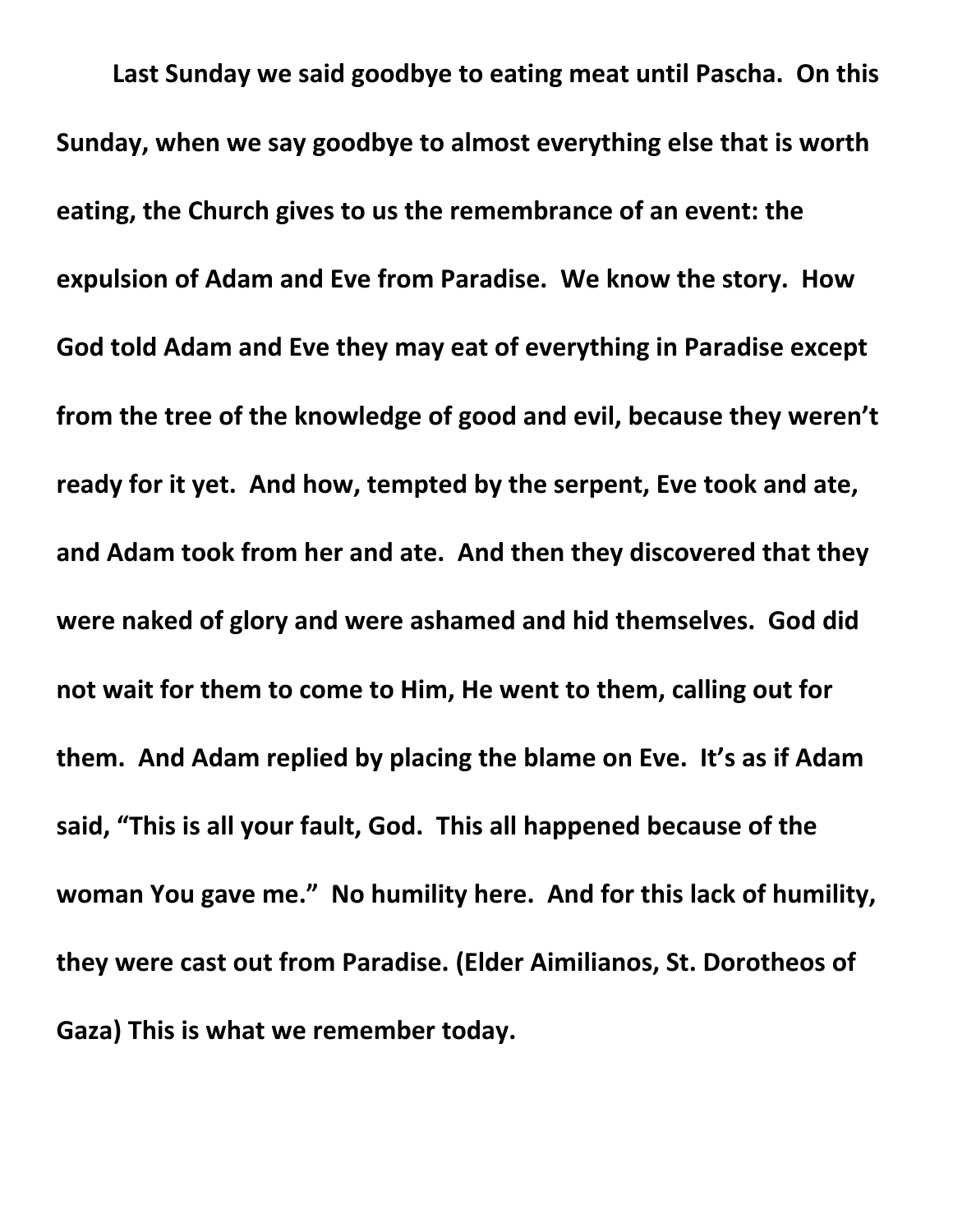**From last evening's vespers, we heard Adam's lament outside the gates of Paradise. There Adam sat and wept bitterly saying "Woe to me! What will become of me, a worthless man? I disobeyed one command of my Master and lost every good thing! O holy Paradise, planted for me by God, and closed by the weakness of Eve, grant that I may once again gaze on the flowers of your gardens!"**

**Adam is each one of us. There is no beginning to the spiritual life until we become like Adam here: knowing that we are exiles from Paradise by our sins. Understanding the hole in our heart that cannot be filled by anyone or anything of this earth – only by God. Knowing that we are dust, and as Father Schmemann wrote, the food we eat we refrigerate because it is dead. We have no lasting home here. (Hebrews 13:14). Paradise is our home and we by our sins are cast out of it. And so we weep. This is Adam's lament – our lament.**

**Yet, we discover, that we are not left alone outside the gates of Paradise. God did not and never will abandon us. The hymn continues:**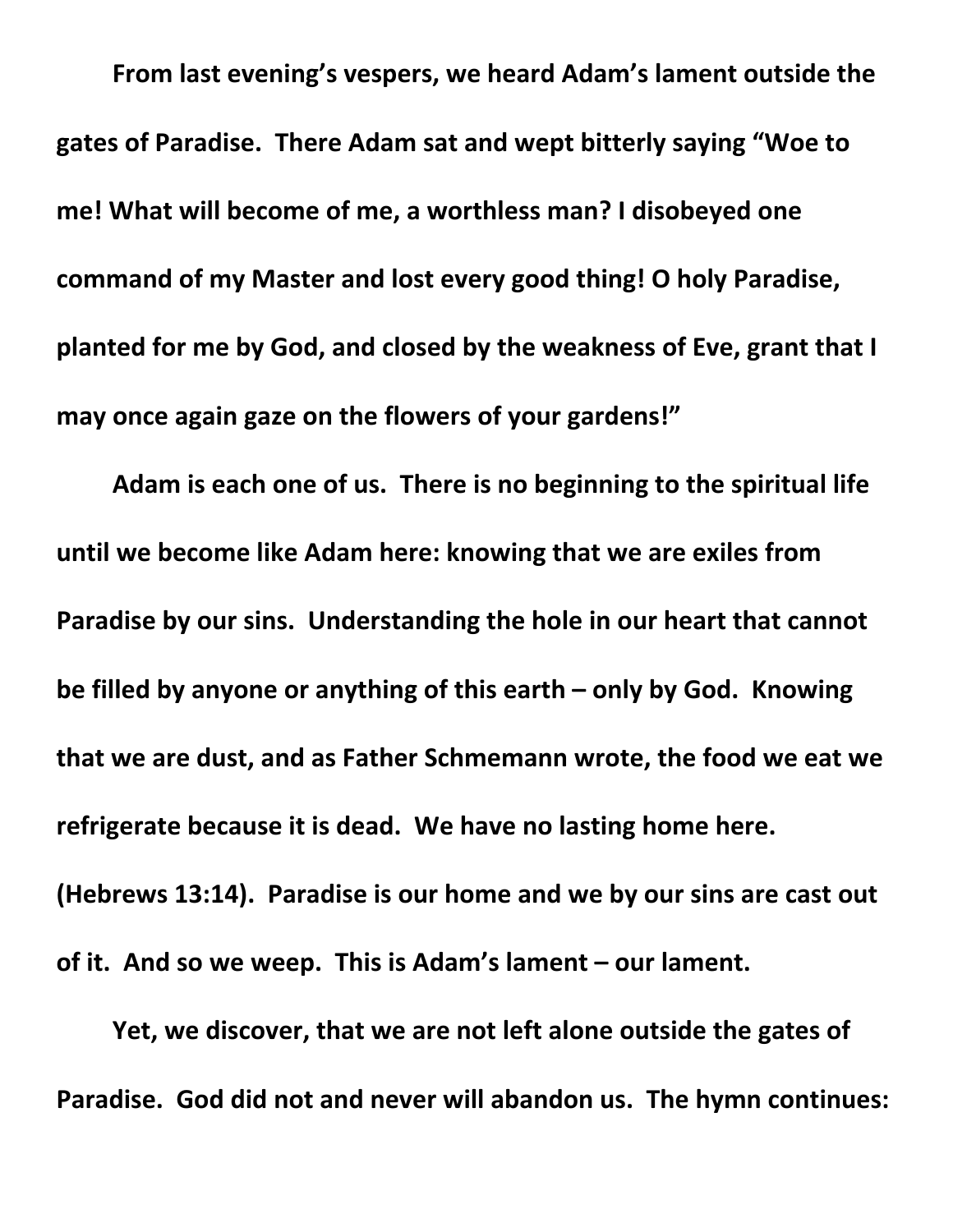**"The Savior said to Adam: 'I do not wish the death of my creation! I desire that all should be saved and come to the knowledge of the truth, for the one who comes to me I shall never cast out!'" "Because man will not bow down to God, God, in His infinite humility, bows down to man." (Elder Aimilianos). Christ Himself bows down to the little god He created, to Adam, and empties Himself to bring Adam, us, back to Paradise. "All day long, Christ, the Great High Priest, stands with His hands outstretched on the cross on which (we) the little gods have nailed Him. And from that lofty vantage point, He supplicates His heavenly Father on our behalf. Though we crucify Him every day, God prays for us! That, my beloved, is humility!" (Elder Aimilianos)**

**It is this divine humility which we seek to be every day – a school of humility that is Great Lent especially. This is the likeness to God that leads to forgiveness of sins – us forgiving others and God forgiving us. It is a paradox that we, like Adam, will blame others for their sins but make excuses for our own sins. And so we are cast out. Life-giving**